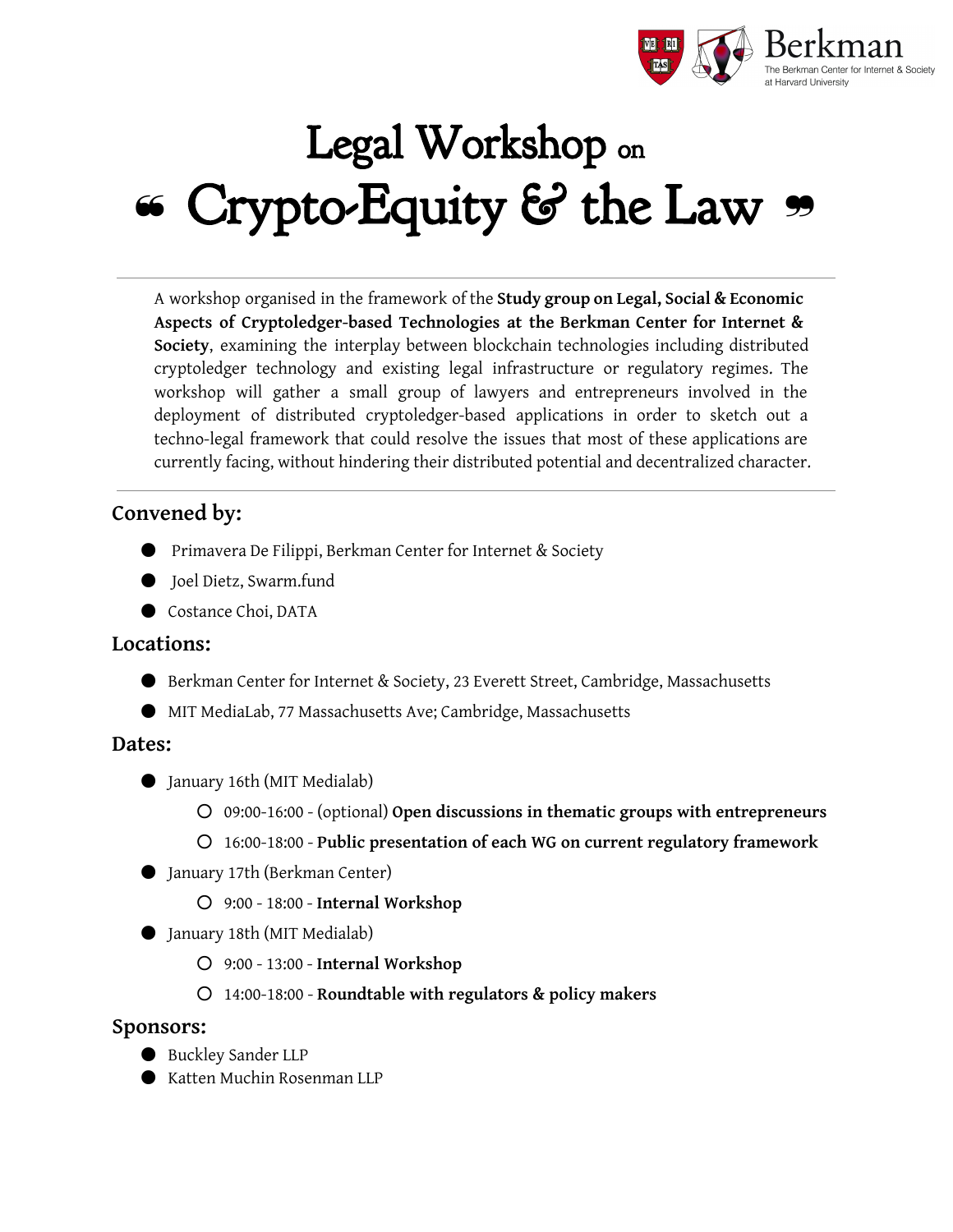

# **Objective:**

The goal is to examine the current applications and potential opportunities of cryptoledger technology to create policy recommendations outlining appropriate integrations to existing legal infrastructure. Ideally, the document will contain a set of recommendations concerning potential applications of distributed cryptoledger technology and how they can be regulated within the existing legal framework, as well as recommendations with regard to different areas that should either be better regulated or rather be left unregulated. The workshop participants will also come up with potential recommendations (in the US context) to reform existing laws or regulation that may prevent innovation around these technologies.

# **Questions to be addressed**

Cryptoledgers provide a novel way of issuing secure and tradable tokens via a distributed networks. Although sometimes described as "cryptocurrency," implying that the use value of the tokens is closest to currency, there are numerous other potential applications of these tokens that range from stock equivalents to previously unimaginable forms.

Although often generally referred to as "crypto-equity" they can be divided into the following categories:

- (1) Shares in a project that serve as a function similar to stock, allowing participation in the decision making and participation in financial upside (*i.e*. BitShares)
- (2) Tokens which represent ownership in something other than a company, for example intellectual property (*i.e*. CommonAccord)
- (3) Product tokens which are redeemable for some product, perhaps one consumable in the context of a decentralized technology (*i.e*. Ethereum)
- (4) Access tokens which provide access to a particular set of benefits within a network, similar to a membership (*i.e.* Swarm)

Because in some of the aforementioned cases there may be no necessary relation back to the existing legal regimes (e.g. contract law, security law, etc), the context in which they operate is currently outside the law which presents both problems and potential.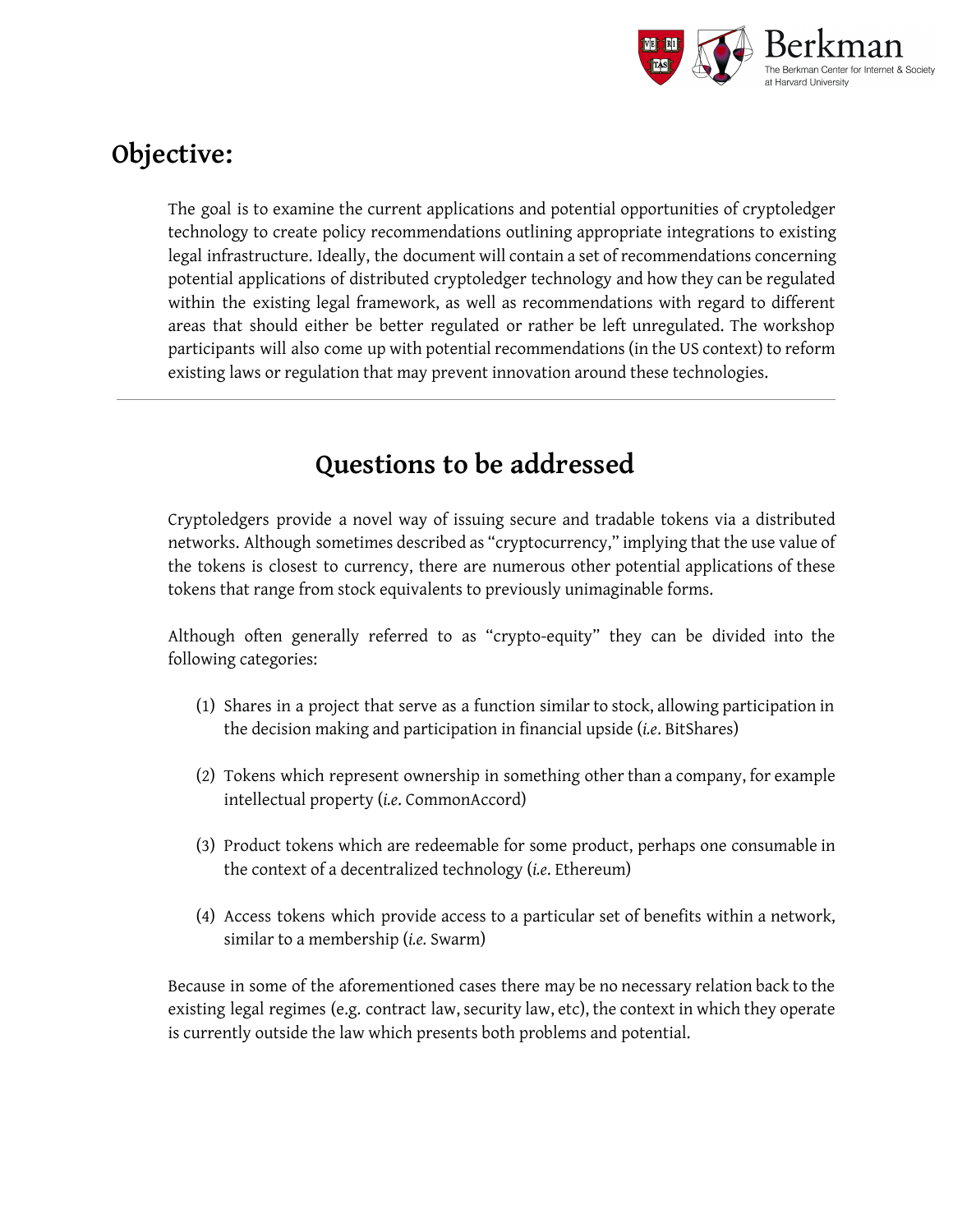

The legal system is currently lagging behind these technological developments and does not properly account for the granularity of these cryptographic tokens, which currently stand in the gray-area of the law. Legal uncertainty might dissuade people from adopting these technologies, thus discouraging the deployment of new applications that could be highly beneficial to society.

While the need for a legal reform is pressing, for the time being, it is important to understand how we can benefit from the opportunities provided by cryptoledger-based technologies in a way that remains compliant with the law.

The purpose of this workshop is to examine both the problems and potential of cryptoledger-based applications from the standpoint of the existing legal infrastructure. In particular, it hopes to answer the following questions:

- Under what circumstances should tokens issued in the above categories fall under existing regulations? For examples, securities as defined by the 1933 securities act.
- Under what circumstance can new legal infrastructure be developed which accommodates these tokens? For example, how can individual tokens be linked to legally enforceable intellectual property?
- To what extent can we rely on technical and contractual means to deploy a system of internal validation and self-regulation that complies with current sectoral regulations?

# Preliminary Work:

Before the workshop, the participant will set up small task-forces that will be working on documenting the legal space as it currently exists. The task-force will be subdivided into 4 working groups, working specifically on:

- **Legal status of cryptographic tokens**
	- as payments, asset-backed commodities, securities, etc

## ● **Legal status of crypto-equity**

- for-profit ventures vs participatory structure
- interplay between ownership and participation
- use of consumer disclosures, etc
- **Legal validity and enforceability of smart contracts**
	- replacement of or added layer for digital contracts
	- necessity for digital outputs or enforcement/adjudication mechanisms
- **Regulatory issues around cryptoledger-based applications**
	- compliance, AML/KYC/financial controls/corporate governance, etc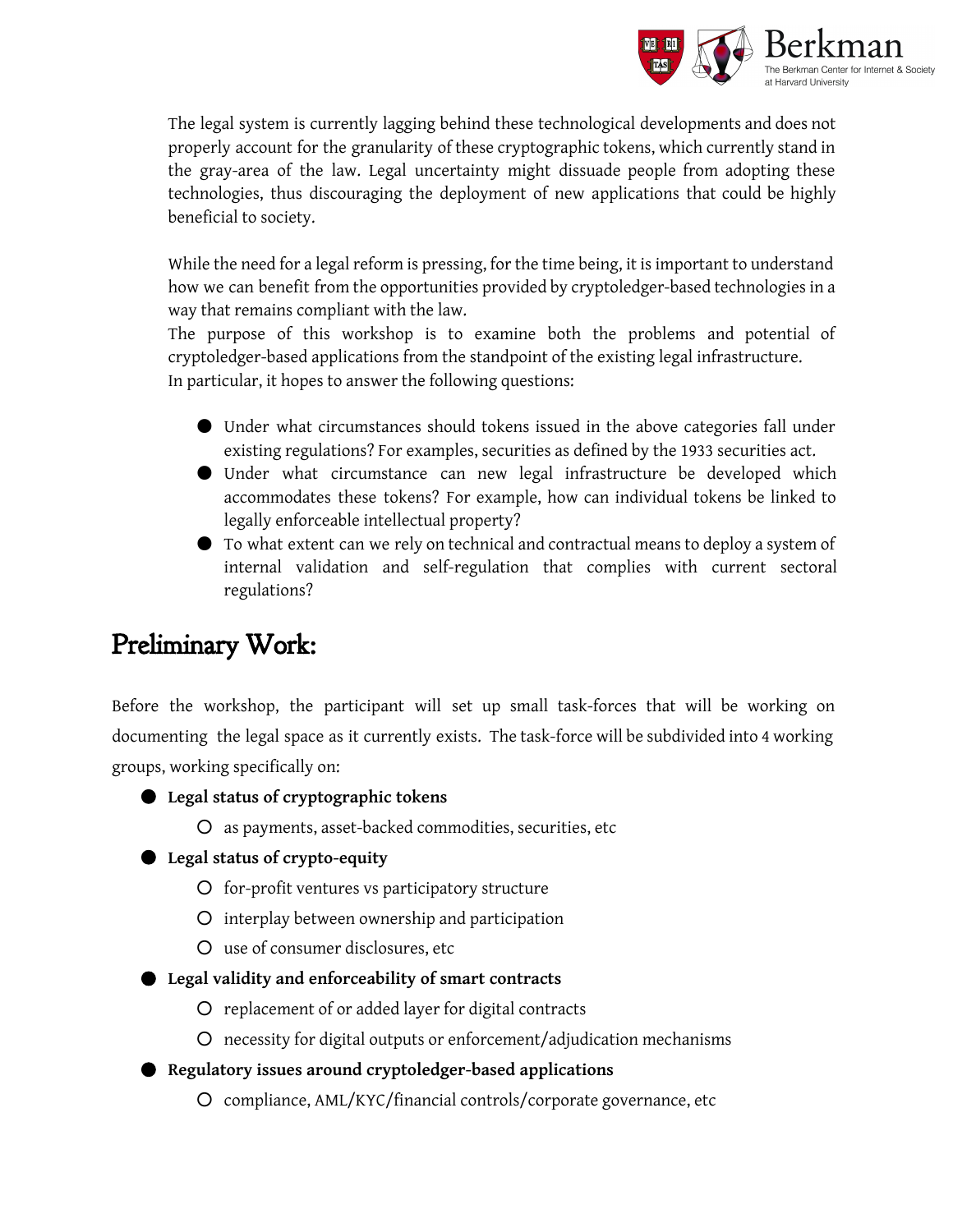

# Agenda

The in-person workshop will be subdivided in three parts:

## **1. Open presentation**(Friday 16th) at MIT Media Lab (6th Floor)

**A. Legal discussion groups**(9am-5pm)

| $09:00 - 09:30$ | <b>Breakfast</b>                                                                                                                                     |
|-----------------|------------------------------------------------------------------------------------------------------------------------------------------------------|
| $09:30 - 11:30$ | Working Group: Breakout Sessions                                                                                                                     |
|                 | Group 1: Custodian, account holders, identity<br>Group 2: Specific Tech Policy Considerations<br>Group 3: Crypto-tokens & Crypto-equity              |
|                 | Working groups will produce outline of model framework, related<br>issues and potential solutions, identify open questions and follow-up<br>research |
| $11:30 - 12:00$ | Morning roundup from Working Groups A-C                                                                                                              |
| $12:00 - 13:00$ | Lunch Keynote Policy Panel:<br>Preeta Bansal, Alex Fowler, Howard Schloss, Joshua Fairfield<br>(Sponsored by Perkins Coie)                           |
| $13:00 - 15:00$ | Working Group A-C - Breakout Sessions (continued)                                                                                                    |
| $15:00 - 15:30$ | <b>Break</b>                                                                                                                                         |
| $15:30 - 17:00$ | Collaborative drafting of framework document                                                                                                         |

## **B. Report-back from the Legal Task-forces**(5-6pm)

# In the afternoon, there will be a presentation of the output and findings of each working group. Every presentation will be about 20 minutes in length, followed by 15 mins of Q&A.

**Working Group 1:** Legal status of cryptographic tokens **Working Group 2:** with specific focus on crypto-equity **Working Group 3:** Legal validity and enforceability of smart contracts

**Reception**(7-9pm) (*Sponsored by Buckley Sanders LLP*)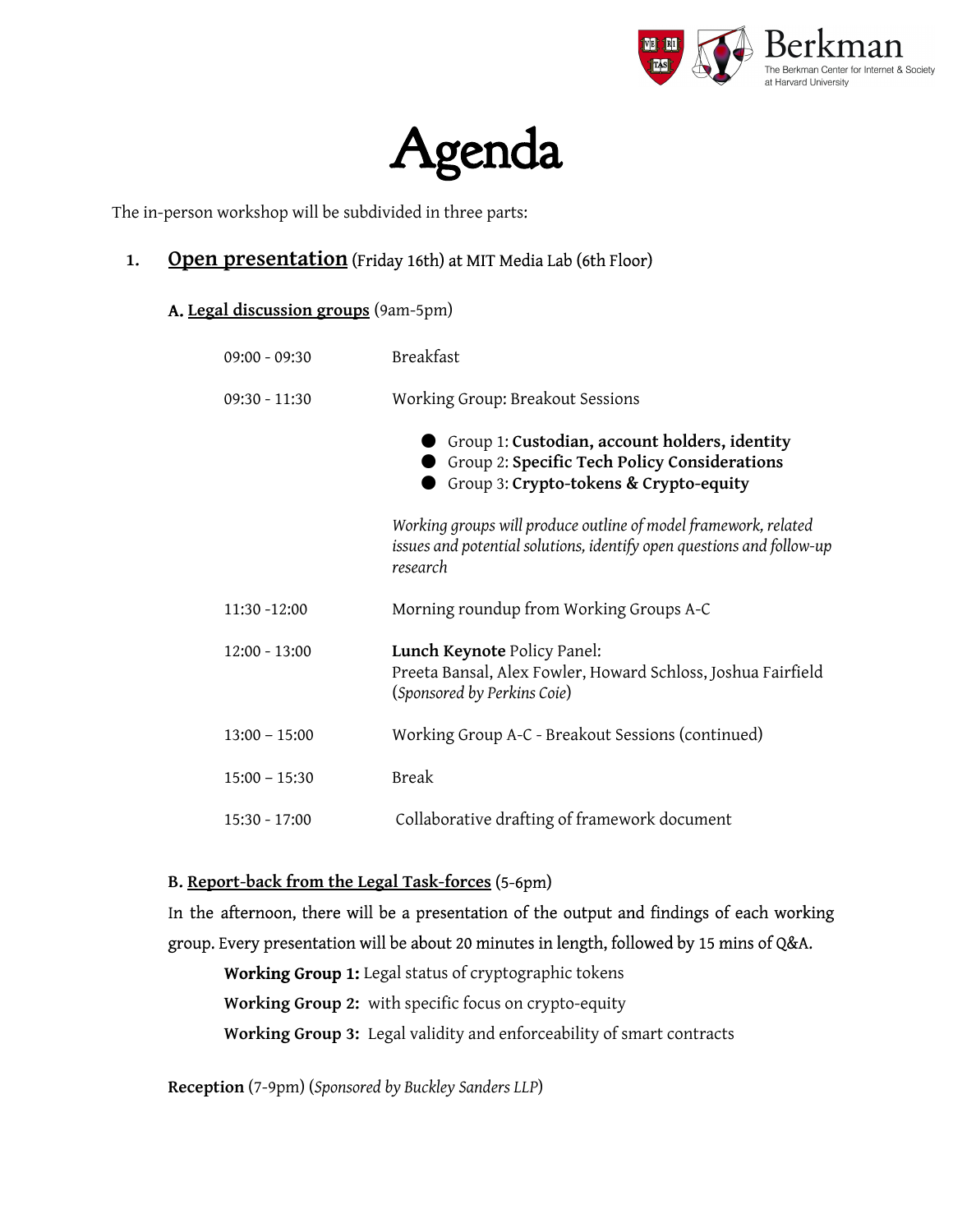

**2. Internal workshop**(Saturday 17th & Sunday 18th) at the Berkman Center / MIT Participants will try and come up with regulatory landscape and solutions with regard to the

following subject areas, answering the question "Where do we go from here?" :

- **Legal status of cryptographic tokens**(WG 1)
	- with specific focus on **crypto-equity**(WG 2)
- **Legal validity and enforceability ofsmart contracts**(WG 3),
	- with specific focus on **Intellectual Property licensing**(WG 4).

#### **Day 1 (January 17th) at the Berkman Center**

8:30 - 9:00: Breakfast

9:00 - 12:00: **Working Groups** (initial brainstorming):

Each working group gather together to produce outline of related issues and potential solutions for each sub-area of research:

| 09:00 - 10:00: Brainstorming ideas                                     |
|------------------------------------------------------------------------|
| 10:00 - 11:00: Discussing and selecting ideas (2 issues & 2 solutions) |
| 11:00 - 12:00: Drafting the outline                                    |

12:00 - 14:00: Lunch Keynote **GAV WOOD:** "*Alegality"*

14:00 - 18:00: **Working Groups** (document drafting):

Each working group is divided in two sub-groups, first working on the issues and then on the solutions.

| 14:00 - 15:00: Issues: each subgroup picks one issue and expand upon it           |
|-----------------------------------------------------------------------------------|
| 15:00 - 16:00: Group switch, each subgroup take on and expands on the other issue |
| 16:00 - 17:00: Solutions: each subgroup picks one solution and expand upon it     |
| 17:00 - 18:00: Group switch, each subgroup review & expands on each other's work  |

18:00 - 19:00: Working dinner (buffet): plenary session with report back to the other WG's

19:00 - night: Participants keep working on the selected issue or solution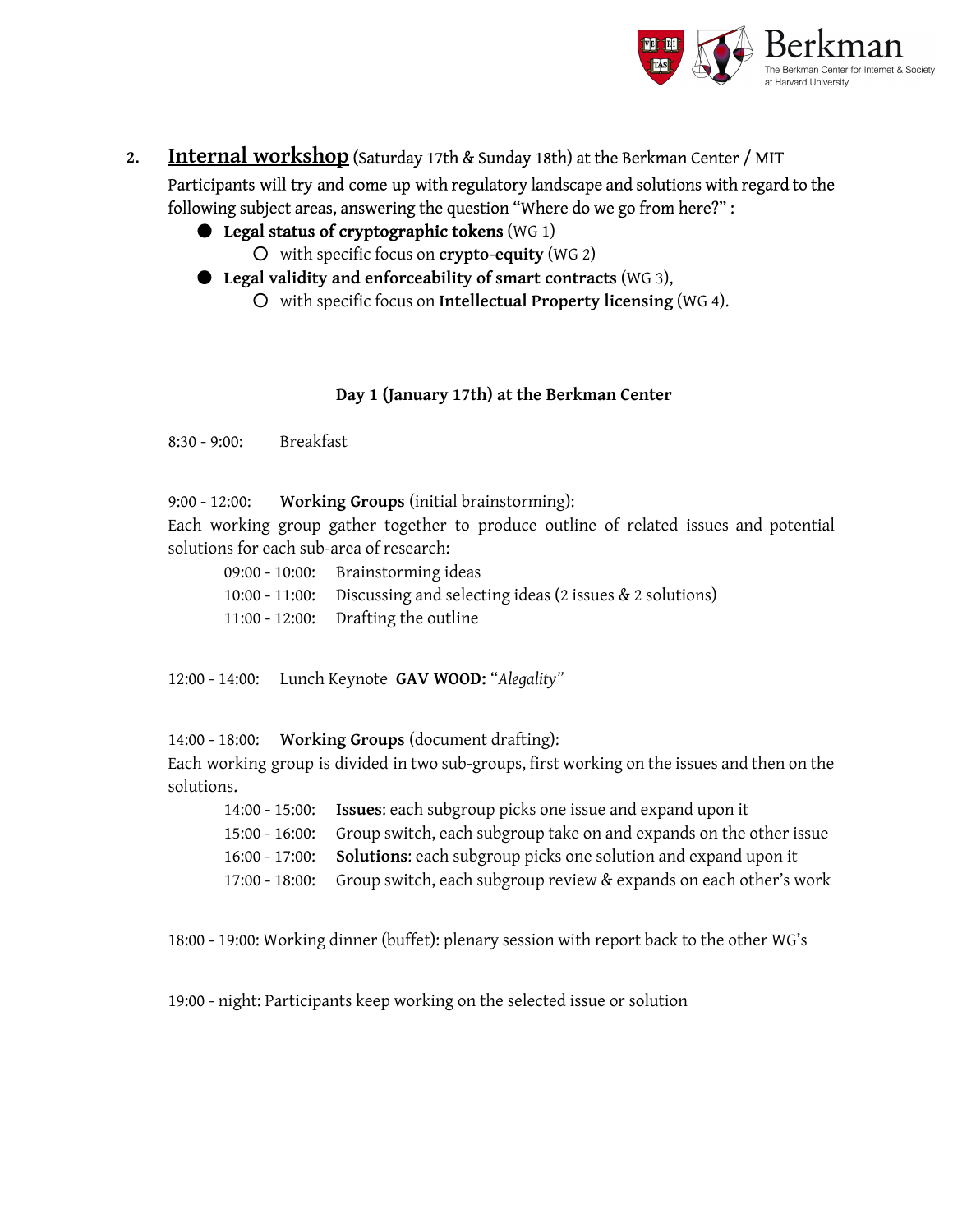

#### **Day 2 (January 18th) at the MIT Medialab**

- 8:30 9:00: Breakfast
- 9:00 12:00: **Working Groups**: Final touches on collective report on related issues
	- 09:00 09:30: Reconvening and assignment of individual tasks for final drafts
	- 09:30 11:00: Drafting of each section as an individual task for each participant
	- 11:00 12:00: Final review and group editing of the report

By the end of the Workshop, working group participants are expected to produce a collective statement on these topics. They will come up with a document summarizing the identified problems and solutions.

## 3. **Roundtable & Community feedback**(Sunday 18th) at MIT Medialab

The roundtable will convene a small number of entrepreneurs, policy makers and FinCen/SEC representatives. First, the working groups will first present their findings to the broader audience, who will then be invited to join the workshop participants in a roundtable discussion, with a view to assess the viability of the presented solution, and come up with possible amendments to refine the documents. The objective is to converge towards a common understanding concerning the applicability of the law to these cryptographic tokens, and to identify the most pressing issues that should be addressed both in the legal and technical field.

The resulting documents will then be disseminated to the larger legal community for further feedback and suggestions.

12:00 - 14:00: Lunch Keynote **JOICHI ITO:**"*How is blockchain like or not like the Internet?"*

14:00 - 16:00: **Roundtable**with policymakers & regulators to get direct feedback from them